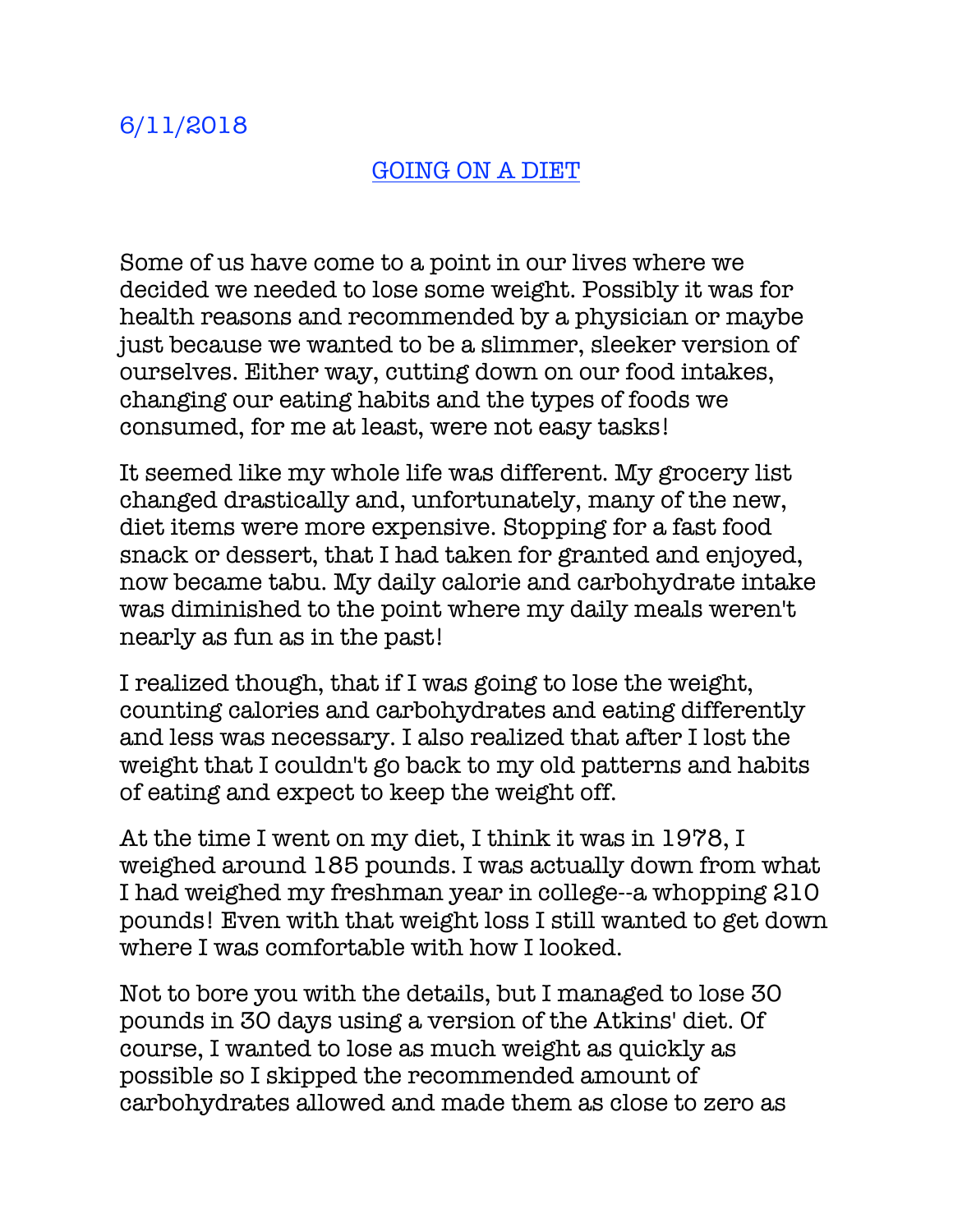possible! For those of you unfamiliar with the Atkins' diet, there are few vegetables allowed and, by far, the majority of foods I could eat were red meat and sea food. As long as those were not fried I could eat as much of those as I wanted.

Ok--enough about the Atkins' diet and my weight loss! Why am I even boring you with all this? I found later on that I needed to go on a "Spiritual diet"--a diet to lose all the extra Spiritual weight I was carrying around that was blocking my ability to create the life I wanted.

I needed to shed those old ideas that I had been carrying around since I was a child. Ideas like "the only two things in life that are sure things are death and taxes". Thoughts like "that always happens to me" whenever any negative event occurred in my life.

I also had to curtail my enjoyment of blaming others for situations in my life and holding on to anger and resentments. And, yes, I do use the word "enjoy" because I did receive some kind of pleasure in wishing "bad things" for those people who I felt had "done me wrong".

My new Spiritual diet now needed to consist of forgiveness and taking responsibility for my own thoughts and actions. I needed to begin filling my plate with gratitude for the blessings I

had been given instead of focusing on what I lacked. My diet now needed a steady intake of Praying for others and having concern for others' needs instead of totally focusing on my own wants and needs.

As I began my new regimen I began to feel "lighter"--better about my life and my relationships with others. BUT--it's an ongoing process! A Spiritual diet is a diet that requires continual concentration and focus on changing our attitudes, thoughts and actions. Continual forgiveness and letting go of